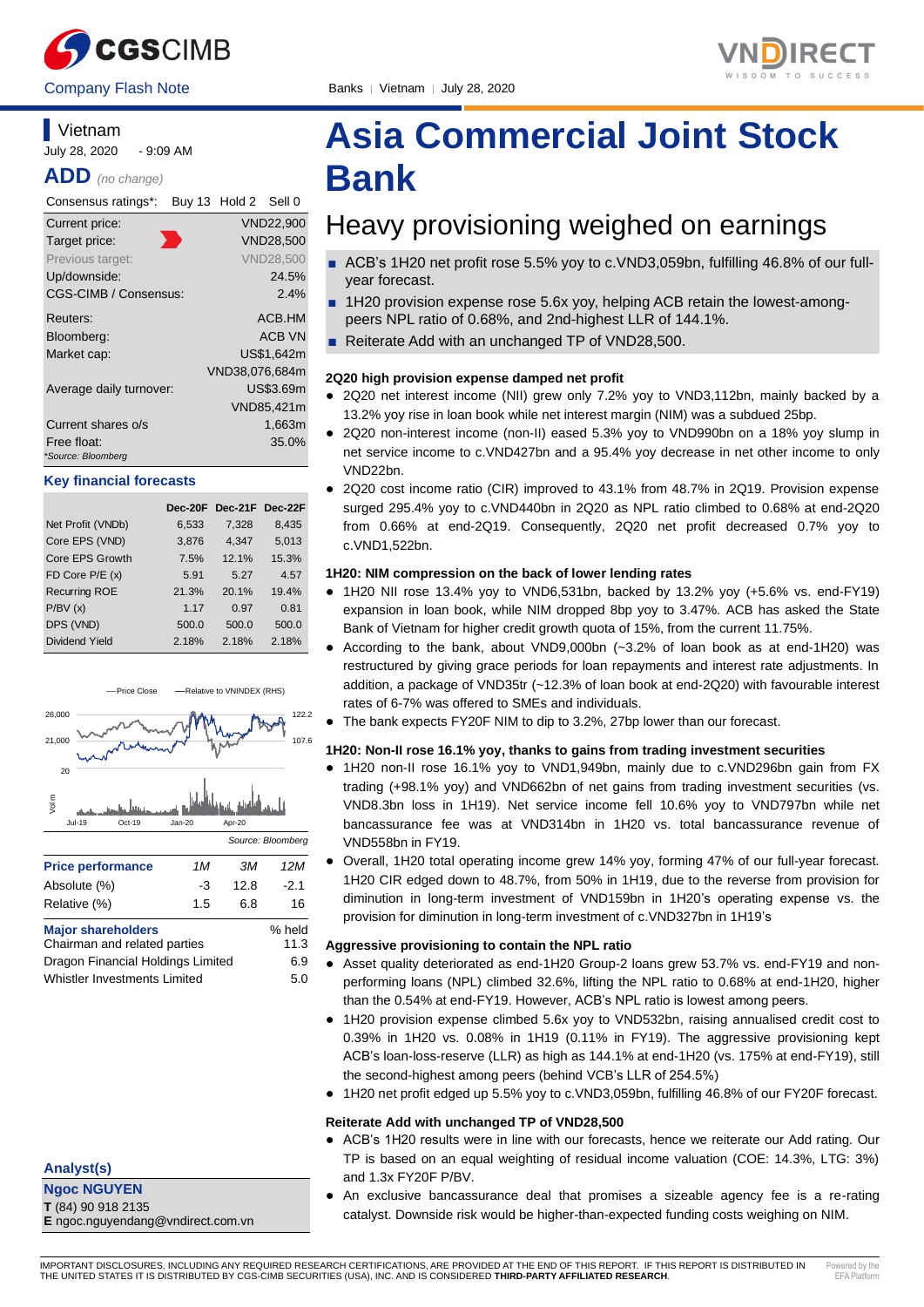



# **Figure 1: 1H20 results summary (VND bn unless otherwise noted)**

| <b>Profit &amp; Loss statement</b> | <b>2Q20</b> | <b>2Q19</b> | % yoy   | <b>1Q20</b> | % qoq    | 6M20     | 6M19     | $%$ yoy | % of VND<br>forecasts | Comments                                                                                                                                                                                                                                                              |
|------------------------------------|-------------|-------------|---------|-------------|----------|----------|----------|---------|-----------------------|-----------------------------------------------------------------------------------------------------------------------------------------------------------------------------------------------------------------------------------------------------------------------|
| Net interest income                | 3,112       | 2,903       | 7.2%    | 3,419       | $-9.0%$  | 6,531    | 5,760    | 13.4%   | 48.2%                 | In line with our forecast.                                                                                                                                                                                                                                            |
| Non-interest income                | 990         | 1,046       | $-5.3%$ | 959         | 3.3%     | 1,949    | 1,679    | 16.1%   | 43.4%                 | Below<br>our forecasts<br>income<br>from<br>as<br>recovery of legacy bad debt was lower<br>than our expectation.                                                                                                                                                      |
| Operating revenue                  | 4,102       | 3,949       | 3.9%    | 4,378       | $-6.3%$  | 8,480    | 7,439    | 14.0%   | 47.0%                 |                                                                                                                                                                                                                                                                       |
| Operation expenses                 | (1,768)     | (1, 922)    | $-8.0%$ | (2, 361)    | $-25.1%$ | (4, 129) | (3, 721) | 10.9%   | 45.8%                 |                                                                                                                                                                                                                                                                       |
| Pre-provision profit               | 2,334       | 2,026       | 15.2%   | 2,018       | 15.7%    | 4,352    | 3,718    | 17.1%   | 48.2%                 |                                                                                                                                                                                                                                                                       |
| Provision expenses                 | (440)       | (111)       | 295.4%  | (93)        | 374.3%   | (532)    | (95)     | 457.3%  | 62.5%                 | forecast.<br>ACB<br>than<br>Higher<br>did<br>our<br>aggressively provision in 1H20, keeping its<br>bad debts under control, choosing to<br>maintain its position of the lowest NPL<br>ratio of 0.68% and the second highest LLR<br>of 144.1% among peers at end-1H20. |
| Pre-tax profit                     | 1,895       | 1,915       | $-1.1%$ | 1,925       | $-1.6%$  | 3,820    | 3,622    | 5.4%    | 46.8%                 |                                                                                                                                                                                                                                                                       |
| Net profit                         | 1,522       | 1,533       | $-0.7%$ | 1,537       | $-1.0%$  | 3,059    | 2,899    | 5.5%    | 46.8%                 | In line with our forecast                                                                                                                                                                                                                                             |
|                                    |             |             |         |             |          |          |          |         |                       | SOURCES: VNDIRECT RESEARCH, COMPANY REPORTS                                                                                                                                                                                                                           |

#### **Figure 2: Regional sector comparison**

| <b>Banks</b>                | Bloomberg<br>Code | Recommendation | Closing<br>Price | <b>Target Price</b> | <b>Market</b><br>cap | P/B(x) |       | P/E(x) |       | $3 - yr$<br><b>Forward</b><br><b>EPS</b><br><b>CAGR</b> | <b>ROE</b>               |       |
|-----------------------------|-------------------|----------------|------------------|---------------------|----------------------|--------|-------|--------|-------|---------------------------------------------------------|--------------------------|-------|
|                             |                   |                | (local curr.)    | (local curr.)       | (US\$m)              | FY20F  | FY21F | FY20F  | FY21F | %                                                       | FY20F                    | FY21F |
| China Merchants Bank        | 3968 HK           | <b>ADD</b>     | 37               | 48                  | 123,410              | 1.2    | 1.0   | 7.2    | 6.1   | 18.4%                                                   | 17.1%                    | 17.9% |
| Bank Rakyat Indonesia       | <b>BBRI IJ</b>    | <b>ADD</b>     | 3,140            | 3,000               | 26,646               | 2.1    | 1.9   | 20.9   | 11.2  | 6.4%                                                    | 9.7%                     | 17.7% |
| <b>Bank Mandiri</b>         | <b>BMRI IJ</b>    | <b>ADD</b>     | 5,850            | 6,000               | 18,782               | 1.4    | 1.3   | 18.0   | 10.3  | 5.1%                                                    | 7.4%                     | 13.1% |
| <b>Indusind Bank</b>        | <b>IIB IN</b>     | <b>ADD</b>     | 507              | 675                 | 4,695                | 1.0    | 0.9   | 7.6    | 6.7   | 14.1%                                                   | 13.1%                    | 13.5% |
| Vietcombank                 | <b>VCB VN</b>     | <b>HOLD</b>    | 78,500           | 86,200              | 12,559               | 3.0    | 2.4   | 13.8   | 11.8  | 16.1%                                                   | 23.6%                    | 22.7% |
| <b>BDO Unibank Inc.</b>     | <b>BDO PM</b>     | ADD            | 89               | 135                 | 7,918                | 1.0    | 1.0   | 13.3   | 12.0  | 1.7%                                                    | 7.9%                     | 8.2%  |
| Yes Bank                    | <b>YES IN</b>     | <b>ADD</b>     | 12               | 100                 | 2.063                | 0.1    | 0.1   | 1.7    | 0.8   | 28.3%                                                   | 6.1%                     | 11.9% |
| Techcombank                 | TCB VN            | <b>ADD</b>     | 18.750           | 27,400              | 2.831                | 0.9    | 0.8   | 6.1    | 5.3   | 12.5%                                                   | 16.0%                    | 15.8% |
| Military Commercial JS Bank | <b>MBB VN</b>     | <b>ADD</b>     | 16,300           | 26,200              | 1,695                | 0.8    | 0.7   | 4.5    | 3.9   | 13.3%                                                   | 20.5%                    | 19.4% |
| Vietnam Prosperity JSC Bank | <b>VPB VN</b>     | <b>HOLD</b>    | 20,700           | 25,000              | 2,177                | 1.0    | 0.8   | 6.1    | 5.0   | 15.5%                                                   | 17.9%                    | 18.4% |
| Average regional peers      |                   |                |                  |                     |                      | 1.2    | 1.1   | 9.9    | 7.3   | 13.1%                                                   | 13.9%                    | 15.9% |
| Asia Commercial JS Bank     | <b>ACB VN</b>     | <b>ADD</b>     | 22,900           | 28,500              | 1,642                | 1.2    | 1.0   | 5.8    | 5.2   | 11.6%                                                   | 21.6%                    | 20.4% |
|                             |                   |                |                  |                     |                      |        |       |        |       |                                                         | PRICE AS OF 28 JULY 2020 |       |
|                             |                   |                |                  |                     |                      |        |       |        |       | SOURCES: VNDIRECT RESEARCH, COMPANY REPORTS             |                          |       |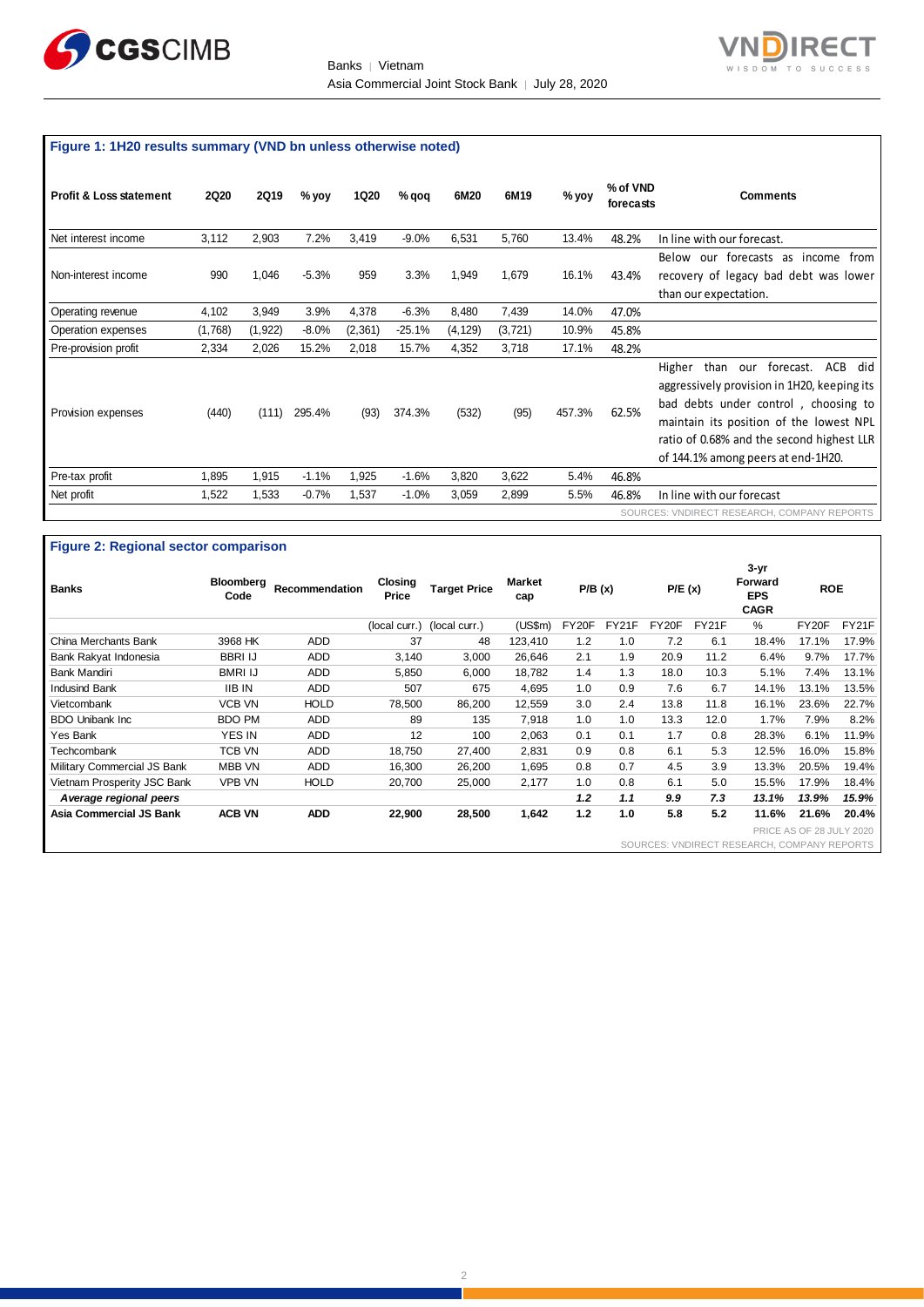

**Balance Sheet** 



## **BY THE NUMBERS**

| <b>Profit &amp; Loss</b>                 |          |          |          |           |
|------------------------------------------|----------|----------|----------|-----------|
| (VNDb)                                   | Dec-19A  | Dec-20E  | Dec-21F  | Dec-22F   |
| Net Interest Income                      | 12.112   | 13.554   | 15.615   | 17.892    |
| <b>Total Non-Interest Income</b>         | 3,985    | 4.490    | 4.455    | 5.154     |
| <b>Operating Revenue</b>                 | 16,097   | 18,044   | 20,070   | 23,046    |
| <b>Total Non-Interest Expenses</b>       | (8,308)  | (9,022)  | (9,834)  | (11, 293) |
| <b>Pre-provision Operating Profit</b>    | 7.790    | 9.022    | 10,236   | 11,754    |
| <b>Total Provision Charges</b>           | (274)    | (852)    | (1,072)  | (1,204)   |
| <b>Operating Profit After Provisions</b> | 7,516    | 8,170    | 9,164    | 10,549    |
| Pretax Income/(Loss) from Assoc.         | $\Omega$ | $\Omega$ | $\Omega$ | 0         |
| <b>Operating EBIT (incl Associates)</b>  | 7,516    | 8,170    | 9,164    | 10,549    |
| Non-Operating Income/(Expense)           | O        | O        | O        | 0         |
| Profit Before Tax (pre-El)               | 7.516    | 8.170    | 9.164    | 10.549    |
| <b>Exceptional Items</b>                 |          |          |          |           |
| <b>Pre-tax Profit</b>                    | 7,516    | 8,170    | 9.164    | 10,549    |
| Taxation                                 | (1,506)  | (1,637)  | (1,836)  | (2, 114)  |
| Consolidation Adjustments & Others       |          |          |          |           |
| Exceptional Income - post-tax            |          |          |          |           |
| <b>Profit After Tax</b>                  | 6,010    | 6,533    | 7,328    | 8.435     |
| Minority Interests                       | $\Omega$ | 0        | $\Omega$ | $\Omega$  |
| Pref. & Special Div                      | $\Omega$ | 0        | $\Omega$ | 0         |
| FX And Other Adj.                        | $\Omega$ | $\Omega$ | $\Omega$ | $\Omega$  |
| <b>Net Profit</b>                        | 6,010    | 6,533    | 7,328    | 8,435     |
| <b>Recurring Net Profit</b>              | 5,910    | 6,433    | 7,228    | 8,335     |

#### **Balance Sheet Employment**

|                                  | Dec-19A | Dec-20F | Dec-21F | Dec-22F |
|----------------------------------|---------|---------|---------|---------|
| Gross Loans/Cust Deposits        | 87.2%   | 86.4%   | 86.4%   | 86.1%   |
| Avg Loans/Avg Deposits           | 86.4%   | 86.8%   | 86.4%   | 86.2%   |
| Avg Liquid Assets/Avg Assets     | 27.7%   | 27.7%   | 27.5%   | 27.3%   |
| Avg Liquid Assets/Avg IEAs       | 28.8%   | 28.8%   | 28.4%   | 28.1%   |
| Net Cust Loans/Assets            | 69.3%   | 69.7%   | 70.1%   | 70.5%   |
| Net Cust Loans/Broad Deposits    | 76.3%   | 76.6%   | 77.5%   | 77.9%   |
| Equity & Provns/Gross Cust Loans | 11.2%   | 11.8%   | 12.4%   | 12.9%   |
| Asset Risk Weighting             | 74.0%   | 75.0%   | 77.0%   | 79.0%   |
| Provision Charge/Avg Cust Loans  | 0.110%  | 0.299%  | 0.333%  | 0.328%  |
| Provision Charge/Avg Assets      | 0.077%  | 0.210%  | 0.235%  | 0.233%  |
| Total Write Offs/Average Assets  | 0.077%  | 0.210%  | 0.235%  | 0.233%  |



| (VNDb)                                        | Dec-19A  | Dec-20F  | Dec-21F | Dec-22F  |
|-----------------------------------------------|----------|----------|---------|----------|
| <b>Total Gross Loans</b>                      | 299,042  | 335,837  | 383,204 | 437,253  |
| Liquid Assets & Invst. (Current)              | 59,408   | 64,564   | 72,312  | 80,989   |
| Other Int. Earning Assets                     | 10,508   | 11,769   | 13,181  | 14,763   |
| <b>Total Gross Int. Earning Assets</b>        | 368,958  | 412,171  | 468,697 | 533,006  |
| <b>Total Provisions/Loan Loss Reserve</b>     | (3,003)  | (3,358)  | (3,822) | (4, 332) |
| <b>Total Net Interest Earning Assets</b>      | 365,956  | 408,812  | 464,875 | 528,674  |
| <b>Intangible Assets</b>                      | 1,049    | 1,096    | 1.146   | 1,197    |
| Other Non-Interest Earning Assets             | 10,072   | 10,525   | 10,998  | 11,493   |
| <b>Total Non-Interest Earning Assets</b>      | 11,121   | 11,621   | 12,144  | 12,691   |
| <b>Cash And Marketable Securities</b>         | 6,438    | 6,728    | 7,030   | 7,347    |
| Long-term Investments                         | $\Omega$ | $\Omega$ | 0       | U        |
| <b>Total Assets</b>                           | 383,514  | 427,161  | 484,049 | 548,711  |
| <b>Customer Interest-Bearing Liabilities</b>  | 328,960  | 368,392  | 416,532 | 474,087  |
| <b>Bank Deposits</b>                          | 19,249   | 20,211   | 21,222  | 22,283   |
| Interest Bearing Liabilities: Others          | 156      | 156      | 156     | 156      |
| <b>Total Interest-Bearing Liabilities</b>     | 348,365  | 388,759  | 437,910 | 496,526  |
| Bank's Liabilities Under Acceptances          |          |          |         |          |
| <b>Total Non-Interest Bearing Liabilities</b> | 7,384    | 5,766    | 7,008   | 5,449    |
| <b>Total Liabilities</b>                      | 355,749  | 394,526  | 444,917 | 501,975  |
| <b>Shareholders' Equity</b>                   | 27,765   | 32,635   | 39,132  | 46,736   |
| Minority Interests                            | 0        | 0        | 0       | 0        |
| <b>Total Equity</b>                           | 27,765   | 32,635   | 39,132  | 46,736   |

#### **Key Ratios**

|                                          | Dec-19A | Dec-20F | Dec-21F | Dec-22F |
|------------------------------------------|---------|---------|---------|---------|
| <b>Total Income Growth</b>               | 14.7%   | 12.1%   | 11.2%   | 14.8%   |
| <b>Operating Profit Growth</b>           | 6.4%    | 15.8%   | 13.5%   | 14.8%   |
| Pretax Profit Growth                     | 18%     | 9%      | 12%     | 15%     |
| Net Interest To Total Income             | 75.2%   | 75.1%   | 77.8%   | 77.6%   |
| Cost Of Funds                            | 4.98%   | 4.80%   | 4.80%   | 4.80%   |
| Return On Interest Earning Assets        | 8.28%   | 8.00%   | 8.05%   | 8.05%   |
| Net Interest Spread                      | 3.30%   | 3.20%   | 3.25%   | 3.25%   |
| Net Interest Margin (Avg Deposits)       | 4.19%   | 4.13%   | 4.19%   | 4.20%   |
| Net Interest Margin (Avg RWA)            | 5.03%   | 4.49%   | 4.51%   | 4.44%   |
| Provisions to Pre Prov. Operating Profit | 3.5%    | 9.4%    | 10.5%   | 10.2%   |
| Interest Return On Average Assets        | 3.40%   | 3.34%   | 3.43%   | 3.46%   |
| <b>Effective Tax Rate</b>                | 20.0%   | 20.0%   | 20.0%   | 20.0%   |
| Net Dividend Payout Ratio                | 27.3%   | 12.7%   | 11.3%   | 9.9%    |
| Return On Average Assets                 | 1.69%   | 1.61%   | 1.61%   | 1.63%   |

| <b>Key Drivers</b>             |         |         |         |         |
|--------------------------------|---------|---------|---------|---------|
|                                | Dec-19A | Dec-20F | Dec-21F | Dec-22F |
| Loan Growth (%)                | 16.6%   | 12.0%   | 14.0%   | 14.0%   |
| Net Interest Margin (%)        | 3.5%    | 3.5%    | 3.5%    | 3.6%    |
| Non Interest Income Growth (%) | 8.6%    | 12.7%   | $-0.8%$ | 15.7%   |
| Cost-income Ratio (%)          | 51.6%   | 50.0%   | 49.0%   | 49.0%   |
| Net NPL Ratio (%)              | 0.4%    | 0.4%    | 0.4%    | 0.4%    |
| Loan Loss Reserve (%)          | 166.3%  | 154.7%  | 149.8%  | 155.0%  |
| GP Ratio (%)                   | 0.7%    | 0.8%    | 0.8%    | 0.8%    |
| Tier 1 Ratio (%)               | 9.7%    | 10.0%   | 10.4%   | 10.7%   |
| Total CAR (%)                  | 10.9%   | 11.7%   | 11.9%   | 12.0%   |
| Deposit Growth (%)             | 14.1%   | 13.0%   | 14.0%   | 14.5%   |
| Loan-deposit Ratio (%)         | 86.2%   | 85.5%   | 85.5%   | 85.1%   |
| Gross NPL Ratio (%)            | 0.5%    | 0.6%    | 0.6%    | 0.6%    |
| Fee Income Growth (%)          | 26.6%   | 20.0%   | 25.0%   | 22.0%   |

SOURCES: VNDIRECT RESEARCH, COMPANY REPORTS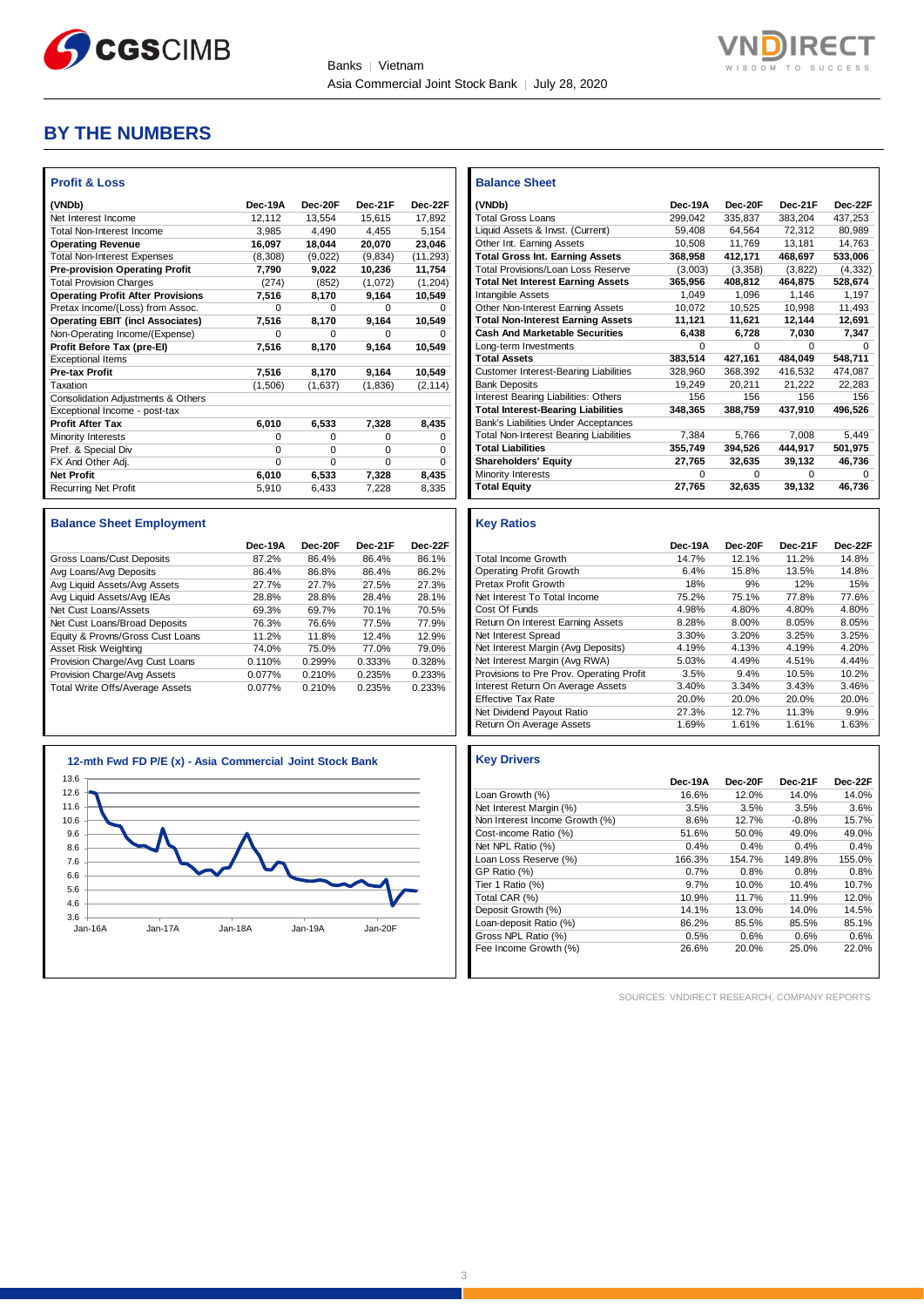



#### **DISCLAIMER**

The content of this report (including the views and opinions expressed therein, and the information comprised therein) has been prepared by and belongs to VNDIRECT Securities Corporation, and is distributed by CGS-CIMB pursuant to an arrangement between VNDIRECT Securities Corporation and CGS-CIMB. VNDIRECT Securities Corporation is not an affiliate of CGS-CIMB.

This report is not directed to, or intended for distribution to or use by, any person or entity who is a citizen or resident of or located in any locality, state, country or other jurisdiction where such distribution, publication, availability or use would be contrary to law or regulation.

By accepting this report, the recipient hereof represents and warrants that he is entitled to receive such report in accordance with the restrictions set forth below and agrees to be bound by the limitations contained herein (including the "Restrictions on Distributions" set out below). Any failure to comply with these limitations may constitute a violation of law. This publication is being supplied to you strictly on the basis that it will remain confidential. No part of this report may be (i) copied, photocopied, duplicated, stored or reproduced in any form by any means or (ii) redistributed or passed on, directly or indirectly, to any other person in whole or in part, for any purpose without the prior written consent of CGS-CIMB.

The information contained in this research report is prepared from data believed to be correct and reliable at the time of issue of this report.

VNDIRECT Securities Corporation may or may not issue regular reports on the subject matter of this report at any frequency and may cease to do so or change the periodicity of reports at any time. Neither VNDIRECT Securities Corporation nor CGS-CIMB is under any obligation to update this report in the event of a material change to the information contained in this report. Neither VNDIRECT Securities Corporation nor CGS-CIMB has any and will accept any, obligation to (i) check or ensure that the contents of this report remain current, reliable or relevant, (ii) ensure that the content of this report constitutes all the information a prospective investor may require, (iii) ensure the adequacy, accuracy, completeness, reliability or fairness of any views, opinions and information, and accordingly, VNDIRECT Securities Corporation, CGS-CIMB and their respective affiliates and related persons including China Galaxy International Financial Holdings Limited ("CGIFHL") and CIMB Group Sdn. Bhd. ("CIMBG") and their respective related corporations (and their respective directors, associates, connected persons and/or employees) shall not be liable in any manner whatsoever for any consequences (including but not limited to any direct, indirect or consequential losses, loss of profits and damages) of any reliance thereon or usage thereof. In particular, VNDIRECT Securities Corporation and CGS-CIMB disclaim all responsibility and liability for the views and opinions set out in this report.

Unless otherwise specified, this report is based upon reasonable sources. Such sources will, unless otherwise specified, for market data, be market data and prices available from the main stock exchange or market where the relevant security is listed, or, where appropriate, any other market. Information on the accounts and business of company(ies) will generally be based on published statements of the company(ies), information disseminated by regulatory information services, other publicly available information and information resulting from our research. Whilst every effort is made to ensure that statements of facts made in this report are accurate, all estimates, projections, forecasts, expressions of opinion and other subjective judgments contained in this report are based on assumptions considered to be reasonable as of the date of the document in which they are contained and must not be construed as a representation that the matters referred to therein will occur. Past performance is not a reliable indicator of future performance. The value of investments may go down as well as up and those investing may, depending on the investments in question, lose more than the initial investment. No report shall constitute an offer or an invitation by or on behalf of CGS-CIMB or VNDIRECT Securities Corporation, or their respective affiliates (including CGIFHL, CIMBG and their respective related corporations) to any person to buy or sell any investments.

CGS-CIMB and/or VNDIRECT Securities Corporation and/or their respective affiliates and related corporations (including CGIFHL, CIMBG and their respective related corporations), their respective directors, associates, connected parties and/or employees may own or have positions in securities of the company(ies) covered in this research report or any securities related thereto and may from time to time add to or dispose of, or may be materially interested in, any such securities. Further, CGS-CIMB and/or VNDIRECT Securities Corporation, and/or their respective affiliates and their respective related corporations (including CGIFHL, CIMBG and their respective related corporations) do and seek to do business with the company(ies) covered in this research report and may from time to time act as market maker or have assumed an underwriting commitment in securities of such company(ies), may sell them to or buy them from customers on a principal basis and may also perform or seek to perform significant investment banking, advisory, underwriting or placement services for or relating to such company(ies) as well as solicit such investment, advisory or other services from any entity mentioned in this report.

CGS-CIMBand/or VNDIRECT Securities Corporation and/or their respective affiliates (including CGIFHL, CIMBG and their respective related corporations) may enter into an agreement with the company(ies) covered in this report relating to the production of research reports. CGS-CIMB and/or VNDIRECT Securities Corporation may disclose the contents of this report to the company(ies) covered by it and may have amended the contents of this report following such disclosure.

The analyst responsible for the production of this report hereby certifies that the views expressed herein accurately and exclusively reflect his or her personal views and opinions about any and all of the issuers or securities analysed in this report and were prepared independently and autonomously. No part of the compensation of the analyst(s) was, is, or will be directly or indirectly related to the inclusion of specific recommendations(s) or view(s) in this report. The analyst(s) who prepared this research report is prohibited from receiving any compensation, incentive or bonus based on specific investment banking transactions or for providing a specific recommendation for, or view of, a particular company. Information barriers and other arrangements may be established where necessary to prevent conflicts of interests arising. However, the analyst(s) may receive compensation that is based on his/their coverage of company(ies) in the performance of his/their duties or the performance of his/their recommendations and the research personnel involved in the preparation of this report may also participate in the solicitation of the businesses as described above. In reviewing this research report, an investor should be aware that any or all of the foregoing, among other things, may give rise to real or potential conflicts of interest. Additional information is, subject to the duties of confidentiality, available on request.

The term "VNDIRECT Securities Corporation" shall, unless the context otherwise requires, mean VNDIRECT Securities Corporation and its affiliates, subsidiaries and related companies. The term "CGS-CIMB" shall denote, where appropriate, the relevant entity distributing or disseminating the report in the particular jurisdiction referenced below, or, in every other case except as otherwise stated herein, CGS-CIMB Securities International Pte. Ltd. and its affiliates, subsidiaries and related corporations.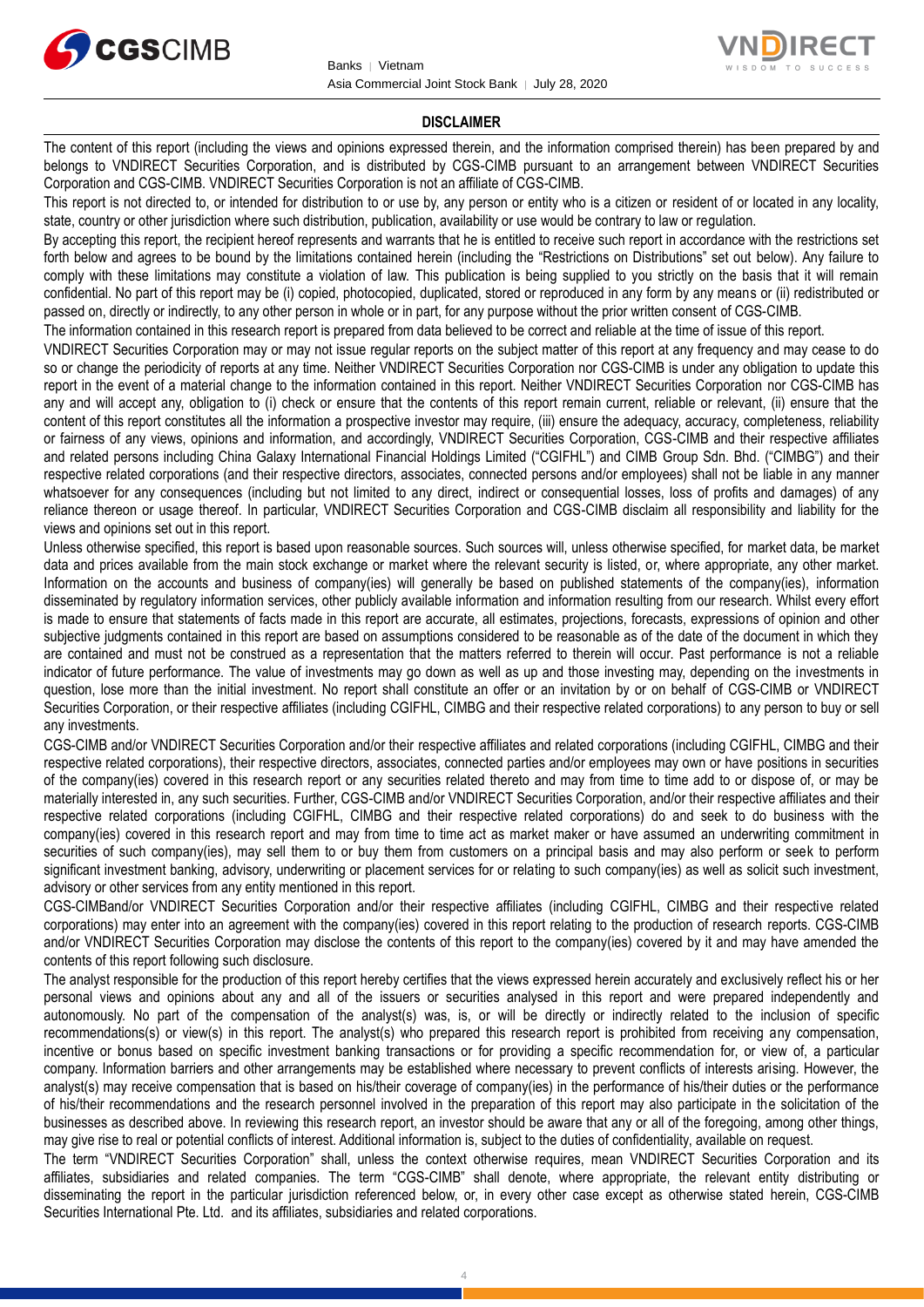



| <b>CGS-CIMB</b> |                                                                                   |                                                                 |
|-----------------|-----------------------------------------------------------------------------------|-----------------------------------------------------------------|
| Country         | <b>CGS-CIMB Entity</b>                                                            | <b>Regulated by</b>                                             |
| Hong Kong       | CGS-CIMB Securities (Hong Kong) Limited                                           | Securities and Futures Commission Hong Kong                     |
| India           | <b>CGS-CIMB Securities (India) Private Limited</b>                                | Securities and Exchange Board of India (SEBI)                   |
| Indonesia       | PT CGS-CIMB Sekuritas Indonesia                                                   | Financial Services Authority of Indonesia                       |
| Malaysia        | CGS-CIMB Securities Sdn. Bhd. (formerly known<br>as Jupiter Securities Sdn. Bhd.) | Securities Commission Malaysia                                  |
| Singapore       | CGS-CIMB Research Pte. Ltd.                                                       | Monetary Authority of Singapore                                 |
| South Korea     | CGS-CIMB Securities (Hong Kong) Limited,<br>Korea Branch                          | Financial Services Commission and Financial Supervisory Service |
| Thailand        | CGS-CIMB Securities (Thailand) Co. Ltd.                                           | Securities and Exchange Commission Thailand                     |

(i) As of June 30, 2020 VNDIRECT Securities Corporation has a proprietary position in the securities (which may include but not be limited to shares, warrants, call warrants and/or any other derivatives) in the following company or companies covered or recommended in this report: (a) -

(ii) As of July 28, 2020, the analyst(s) who prepared this report, and the associate(s), has / have an interest in the securities (which may include but not be limited to shares, warrants, call warrants and/or any other derivatives) in the following company or companies covered or recommended in this report:

(a) -

This report does not purport to contain all the information that a prospective investor may require. CGS-CIMB, VNDIRECT Securities Corporation and their respective affiliates (including CGIFHL, CIMBG and their related corporations) do not make any guarantee, representation or warranty, express or implied, as to the adequacy, accuracy, completeness, reliability or fairness of any such information and opinion contained in this report. None of CGS-CIMB, VNDIRECT Securities Corporation and their respective affiliates and related persons (including CGIFHL, CIMBG and their related corporations) shall be liable in any manner whatsoever for any consequences (including but not limited to any direct, indirect or consequential losses, loss of profits and damages) of any reliance thereon or usage thereof.

This report is general in nature and has been prepared for information purposes only. It is intended for circulation amongst CGS-CIMB's and its affiliates' (including CGIFHL's, CIMBG's and their respective related corporations') clients generally and does not have regard to the specific investment objectives, financial situation and the particular needs of any specific person who may receive this report. The information and opinions in this report are not and should not be construed or considered as an offer, recommendation or solicitation to buy or sell the subject securities, related investments or other financial instruments or any derivative instrument, or any rights pertaining thereto.

Investors are advised to make their own independent evaluation of the information contained in this research report, consider their own individual investment objectives, financial situation and particular needs and consult their own professional and financial advisers as to the legal, business, financial, tax and other aspects before participating in any transaction in respect of the securities of company(ies) covered in this research report. The securities of such company(ies) may not be eligible for sale in all jurisdictions or to all categories of investors.

#### Restrictions on Distributions

**Australia:** Despite anything in this report to the contrary, this research is issued by VNDIRECT Securities Corporation and provided in Australia by CGS-CIMB Securities (Singapore) Pte. Ltd. and CGS-CIMB Securities (Hong Kong) Limited. This research is only available in Australia to persons who are "wholesale clients" (within the meaning of the Corporations Act 2001 (Cth) and is supplied solely for the use of such wholesale clients and shall not be distributed or passed on to any other person. You represent and warrant that if you are in Australia, you are a "wholesale client". This research is of a general nature only and has been prepared without taking into account the objectives, financial situation or needs of the individual recipient. CGS-CIMB Securities (Singapore) Pte. Ltd. and CGS-CIMB Securities (Hong Kong) Limited do not hold, and are not required to hold an Australian financial services license. CGS-CIMB Securities (Singapore) Pte. Ltd. and CGS-CIMB Securities (Hong Kong) Limited rely on "passporting" exemptions for entities appropriately licensed by the Monetary Authority of Singapore (under ASIC Class Order 03/1102) and the Securities and Futures Commission in Hong Kong (under ASIC Class Order 03/1103).

**Canada:** This research report has not been prepared in accordance with the disclosure requirements of Dealer Member Rule 3400 – Research Restrictions and Disclosure Requirements of the Investment Industry Regulatory Organization of Canada. For any research report distributed by CIBC, further disclosures related to CIBC conflicts of interest can be found at https://researchcentral.cibcwm.com.

**China:** For the purpose of this report, the People's Republic of China ("PRC") does not include the Hong Kong Special Administrative Region, the Macau Special Administrative Region or Taiwan. The distributor of this report has not been approved or licensed by the China Securities Regulatory Commission or any other relevant regulatory authority or governmental agency in the PRC. This report contains only marketing information. The distribution of this report is not an offer to buy or sell to any person within or outside PRC or a solicitation to any person within or outside of PRC to buy or sell any instruments described herein. This report is being issued outside the PRC to a limited number of institutional investors and may not be provided to any person other than the original recipient and may not be reproduced or used for any other purpose.

**France:** Only qualified investors within the meaning of French law shall have access to this report. This report shall not be considered as an offer to subscribe to, or used in connection with, any offer for subscription or sale or marketing or direct or indirect distribution of financial instruments and it is not intended as a solicitation for the purchase of any financial instrument.

Germany: This report is only directed at persons who are professional investors as defined in sec 31a(2) of the German Securities Trading Act (WpHG). This publication constitutes research of a non-binding nature on the market situation and the investment instruments cited here at the time of the publication of the information.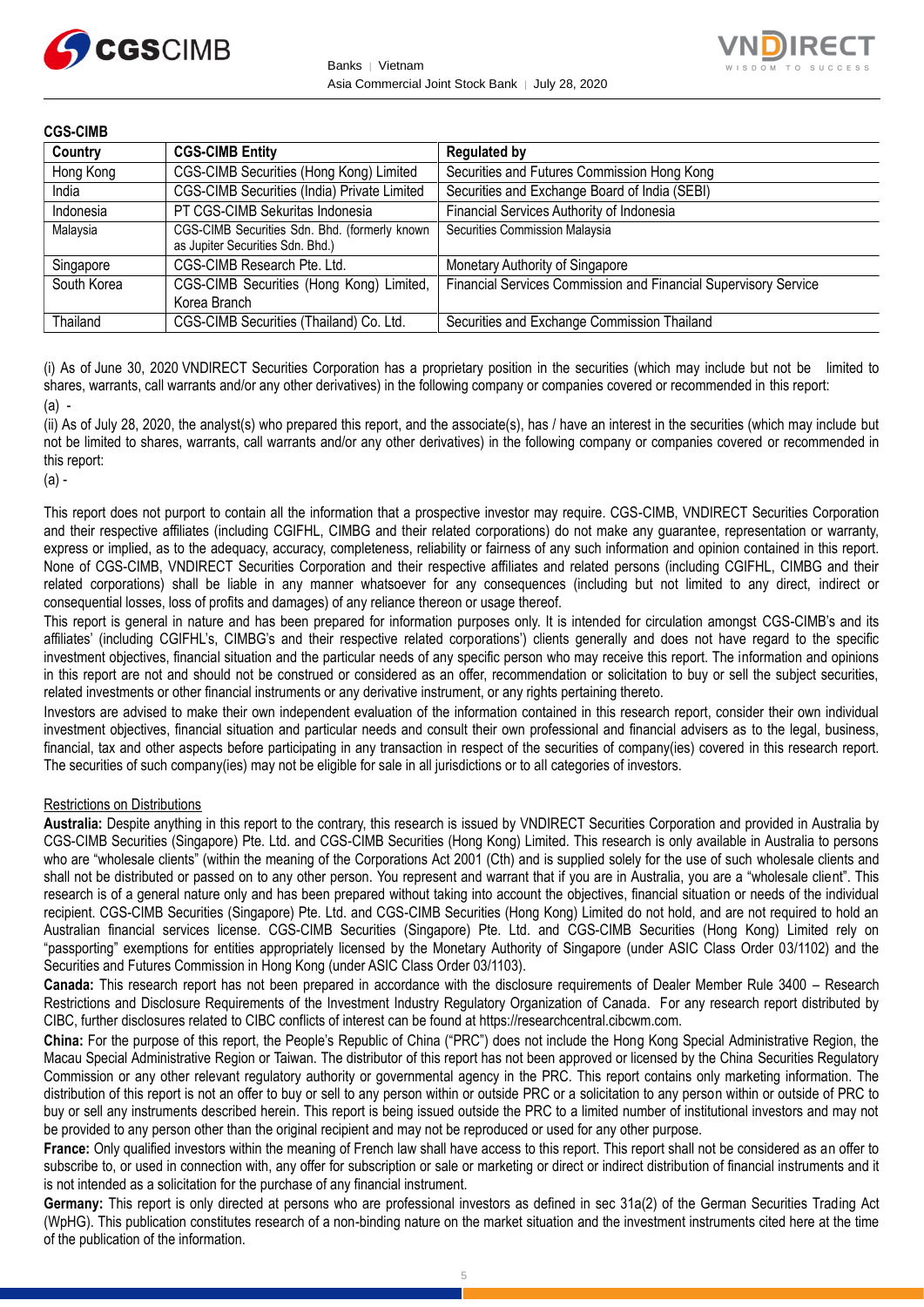



The current prices/yields in this issue are based upon closing prices from Bloomberg as of the day preceding publication. Please note that neither the German Federal Financial Supervisory Agency (BaFin), nor any other supervisory authority exercises any control over the content of this report. **Hong Kong:** This report is issued and distributed in Hong Kong by CGS-CIMB Securities (Hong Kong) Limited ("CHK") which is licensed in Hong Kong by the Securities and Futures Commission for Type 1 (dealing in securities) and Type 4 (advising on securities) activities. Any investors wishing to purchase or otherwise deal in the securities covered in this report should contact the Head of Sales at CGS-CIMB Securities (Hong Kong) Limited. The views and opinions in this research report are our own as of the date hereof and are subject to change. If the Financial Services and Markets Act of the United Kingdom or the rules of the Financial Conduct Authority apply to a recipient, our obligations owed to such recipient therein are unaffected. CHK has no obligation to update its opinion or the information in this research report.

CHK does not make a market on other securities mentioned in the report.

#### **India:**

This report is issued by VNDIRECT Securities Corporation and distributed in India by CGS-CIMB Securities (India) Private Limited ("CGS-CIMB India"). CGS-CIMB India is a subsidiary of CGS-CIMB Securities International Pte. Ltd. which in turn is a 50:50 joint venture company of CGIFHL and CIMBG. The details of the members of the group of companies of CGS-CIMB can be found at www.cgs-cimb.com, CGIFHL at www.chinastock.com.hk/en/ACG/ContactUs/index.aspx and CIMBG at www.cimb.com/en/who-we-are.html. CGS-CIMB India is registered with the National Stock Exchange of India Limited and BSE Limited as a trading and clearing member (Merchant Banking Number: INM000012037) under the Securities and Exchange Board of India (Stock Brokers and Sub-Brokers) Regulations, 1992. In accordance with the provisions of Regulation 4(g) of the Securities and Exchange Board of India (Investment Advisers) Regulations, 2013, CGS-CIMB India is not required to seek registration with the Securities and Exchange Board of India ("SEBI") as an Investment Adviser. CGS-CIMB India is registered with SEBI (SEBI Registration Number: INZ000209135) as a Research Analyst (INH000000669) pursuant to the SEBI (Research Analysts) Regulations, 2014 ("Regulations").

This report does not take into account the particular investment objectives, financial situations, or needs of the recipients. It is not intended for and does not deal with prohibitions on investment due to law/jurisdiction issues etc. which may exist for certain persons/entities. Recipients should rely on their own investigations and take their own professional advice before investment.

The report is not a "prospectus" as defined under Indian Law, including the Companies Act, 2013, and is not, and shall not be, approved by, or filed or registered with, any Indian regulator, including any Registrar of Companies in India, SEBI, any Indian stock exchange, or the Reserve Bank of India. No offer, or invitation to offer, or solicitation of subscription with respect to any such securities listed or proposed to be listed in India is being made, or intended to be made, to the public, or to any member or section of the public in India, through or pursuant to this report.

The research analysts, strategists or economists principally responsible for the preparation of this research report are segregated from the other activities of CGS-CIMB India and they have received compensation based upon various factors, including quality, accuracy and value of research, firm profitability or revenues, client feedback and competitive factors. Research analysts', strategists' or economists' compensation is not linked to investment banking or capital markets transactions performed or proposed to be performed by CGS-CIMB India or its affiliates.

CGS-CIMB India does not have actual / beneficial ownership of 1% or more securities of the subject company in this research report, at the end of the month immediately preceding the date of publication of this research report. However, since affiliates of CGS-CIMB India are engaged in the financial services business, they might have in their normal course of business financial interests or actual / beneficial ownership of one per cent or more in various companies including the subject company in this research report.

CGS-CIMB India or its associates, may: (a) from time to time, have long or short position in, and buy or sell the securities of the subject company in this research report; or (b) be engaged in any other transaction involving such securities and earn brokerage or other compensation or act as a market maker in the financial instruments of the subject company in this research report or act as an advisor or lender/borrower to such company or may have any other potential conflict of interests with respect to any recommendation and other related information and opinions.

CGS-CIMB India, its associates and the analyst engaged in preparation of this research report have not received any compensation for investment banking, merchant banking or brokerage services from the subject company mentioned in the research report in the past 12 months.

CGS-CIMB India, its associates and the analyst engaged in preparation of this research report have not managed or co-managed public offering of securities for the subject company mentioned in the research report in the past 12 months. The analyst from CGS-CIMB India engaged in preparation of this research report or his/her relative (a) do not have any financial interests in the subject company mentioned in this research report; (b) do not own 1% or more of the equity securities of the subject company mentioned in the research report as of the last day of the month preceding the publication of the research report; (c) do not have any material conflict of interest at the time of publication of the research report.

**Indonesia:** This report is issued by VNDIRECT Securities Corporation and distributed by PT CGS-CIMB Sekuritas Indonesia ("CGS-CIMB Indonesia"). The views and opinions in this research report are not our own but of VNDIRECT Securities Corporation as of the date hereof and are subject to change. CGS-CIMB Indonesia has no obligation to update the opinion or the information in this research report. This report is for private circulation only to clients of CGS-CIMB Indonesia. Neither this report nor any copy hereof may be distributed in Indonesia or to any Indonesian citizens wherever they are domiciled or to Indonesian residents except in compliance with applicable Indonesian capital market laws and regulations.

This research report is not an offer of securities in Indonesia. The securities referred to in this research report have not been registered with the Financial Services Authority (Otoritas Jasa Keuangan) pursuant to relevant capital market laws and regulations, and may not be offered or sold within the territory of the Republic of Indonesia or to Indonesian citizens through a public offering or in circumstances which constitute an offer within the meaning of the Indonesian capital market law and regulations.

**Ireland:** CGS-CIMB is not an investment firm authorised in the Republic of Ireland and no part of this document should be construed as CGS-CIMB acting as, or otherwise claiming or representing to be, an investment firm authorised in the Republic of Ireland.

**Malaysia:** This report is issued by VNDIRECT Securities Corporation and distributed in Malaysia by CGS-CIMB Securities Sdn. Bhd. (formerly known as Jupiter Securities Sdn. Bhd.) ("CGS-CIMB Malaysia") solely for the benefit of and for the exclusive use of our clients. Recipients of this report are to contact CGS-CIMB Malaysia, at 29th Floor Menara CIMB No. 1 Jalan Stesen Sentral 2, Kuala Lumpur Sentral 50470 Kuala Lumpur, Malaysia, in respect of any matters arising from or in connection with this report. CGS-CIMB Malaysia has no obligation to update, revise or reaffirm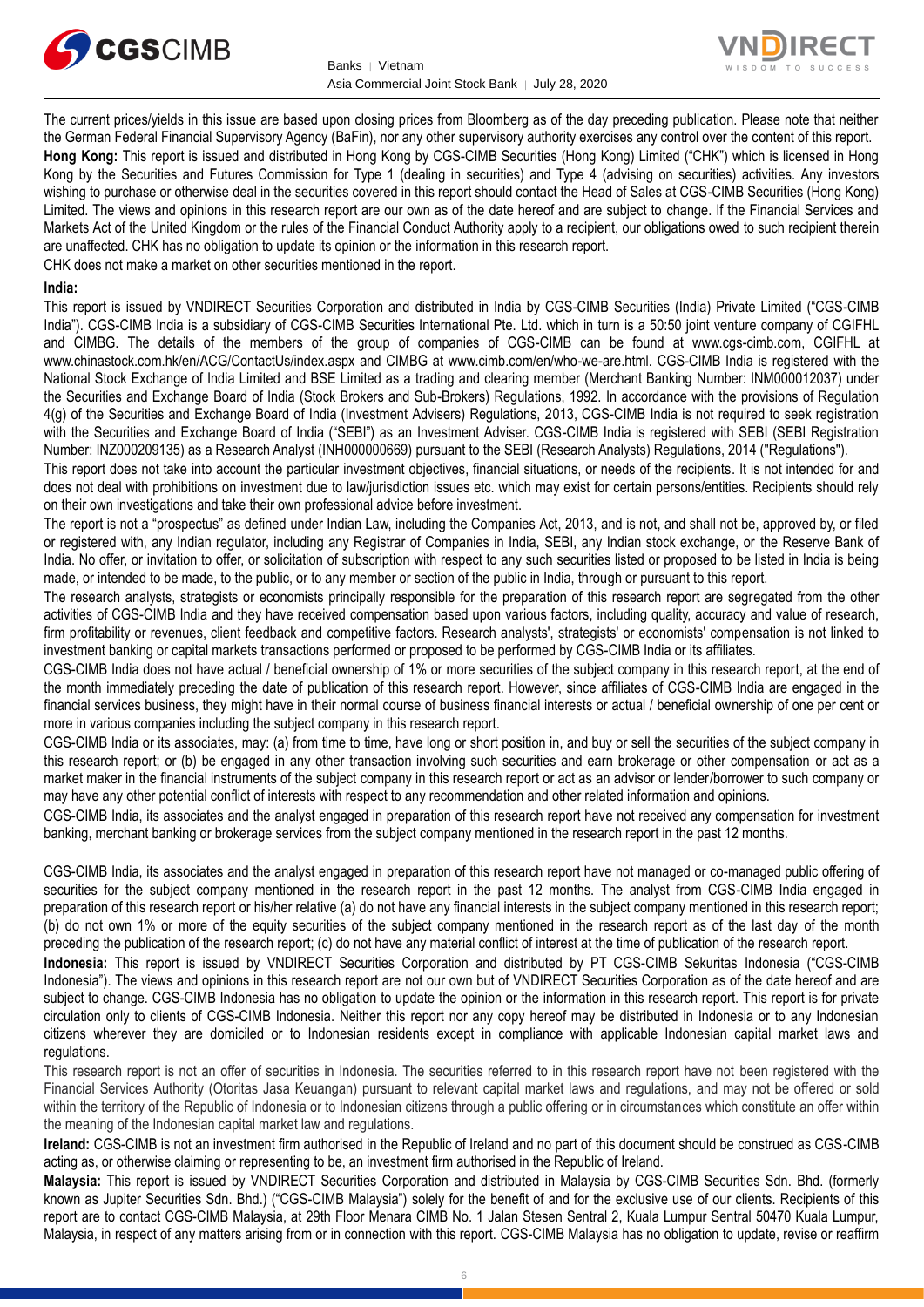



the opinion or the information in this research report after the date of this report.

**New Zealand:** In New Zealand, this report is for distribution only to persons who are wholesale clients pursuant to section 5C of the Financial Advisers Act 2008.

**Singapore:** This report is issued by VNDIRECT Securities Corporation and distributed by CGS-CIMB Research Pte Ltd ("CGS-CIMBR"). CGS-CIMBR is a financial adviser licensed under the Financial Advisers Act, Cap 110 ("FAA") for advising on investment products, by issuing or promulgating research analyses or research reports, whether in electronic, print or other form. Accordingly, CGS-CIMBR is a subject to the applicable rules under the FAA unless it is able to avail itself to any prescribed exemptions.

Recipients of this report are to contact CGS-CIMB Research Pte Ltd, 50 Raffles Place, #16-02 Singapore Land Tower, Singapore in respect of any matters arising from, or in connection with this report. CGS-CIMBR has no obligation to update the opinion or the information in this research report. This publication is strictly confidential and is for private circulation only. If you have not been sent this report by CGS-CIMBR directly, you may not rely, use or disclose to anyone else this report or its contents.

If the recipient of this research report is not an accredited investor, expert investor or institutional investor, CGS-CIMBR accepts legal responsibility for the contents of the report without any disclaimer limiting or otherwise curtailing such legal responsibility. If the recipient is an accredited investor, expert investor or institutional investor, the recipient is deemed to acknowledge that CGS-CIMBR is exempt from certain requirements under the FAA and its attendant regulations, and as such, is exempt from complying with the following:

(a) Section 25 of the FAA (obligation to disclose product information);

(b) Section 27 (duty not to make recommendation with respect to any investment product without having a reasonable basis where you may be reasonably expected to rely on the recommendation) of the FAA;

(c) MAS Notice on Information to Clients and Product Information Disclosure [Notice No. FAA-N03];

(d) MAS Notice on Recommendation on Investment Products [Notice No. FAA-N16];

(e) Section 36 (obligation on disclosure of interest in securities), and

(f) any other laws, regulations, notices, directive, guidelines, circulars and practice notes which are relates to the above, to the extent permitted by applicable laws, as may be amended from time to time, and any other laws, regulations, notices, directive, guidelines, circulars, and practice notes as we may notify you from time to time. In addition, the recipient who is an accredited investor, expert investor or institutional investor acknowledges that a CGS-CIMBR is exempt from Section 27 of the FAA, the recipient will also not be able to file a civil claim against CGS-CIMBR for any loss or damage arising from the recipient's reliance on any recommendation made by CGS-CIMBR which would otherwise be a right that is available to the recipient under Section 27 of the FAA, the recipient will also not be able to file a civil claim against CGS-CIMBR for any loss or damage arising from the recipient's reliance on any recommendation made by CGS-CIMBR which would otherwise be a right that is available to the recipient under Section 27 of the FAA.

CGS-CIMBR, its affiliates and related corporations, their directors, associates, connected parties and/or employees may own or have positions in securities of the company(ies) covered in this research report or any securities related thereto and may from time to time add to or dispose of, or may be materially interested in, any such securities. Further, CGS-CIMBR, its affiliates and its related corporations do and seek to do business with the company(ies) covered in this research report and may from time to time act as market maker or have assumed an underwriting commitment in securities of such company(ies), may sell them to or buy them from customers on a principal basis and may also perform or seek to perform significant investment banking, advisory, underwriting or placement services for or relating to such company(ies) as well as solicit such investment, advisory or other services from any entity mentioned in this report.

As of July 28, 2020,, CGS-CIMBR does not have a proprietary position in the recommended securities in this report.

CGS-CIMBR does not make a market on the securities mentioned in the report.

**South Korea:** This report is issued by VNDIRECT Securities Corporation and distributed in South Korea by CGS-CIMB Securities (Hong Kong) Limited, Korea Branch ("CGS-CIMB Korea") which is licensed as a cash equity broker, and regulated by the Financial Services Commission and Financial Supervisory Service of Korea. In South Korea, this report is for distribution only to professional investors under Article 9(5) of the Financial Investment Services and Capital Market Act of Korea ("FSCMA").

**Spain:** This document is a research report and it is addressed to institutional investors only. The research report is of a general nature and not personalised and does not constitute investment advice so, as the case may be, the recipient must seek proper advice before adopting any investment decision. This document does not constitute a public offering of securities.

CGS-CIMB is not registered with the Spanish Comision Nacional del Mercado de Valores to provide investment services.

**Sweden:** This report contains only marketing information and has not been approved by the Swedish Financial Supervisory Authority. The distribution of this report is not an offer to sell to any person in Sweden or a solicitation to any person in Sweden to buy any instruments described herein and may not be forwarded to the public in Sweden.

Switzerland: This report has not been prepared in accordance with the recognized self-regulatory minimal standards for research reports of banks issued by the Swiss Bankers' Association (Directives on the Independence of Financial Research).

**Thailand:** This report is issued by VNDIRECT Securities Corporation and distributed by CGS-CIMB Securities (Thailand) Co. Ltd. ("CGS-CIMB Thailand") based upon sources believed to be reliable (but their accuracy, completeness or correctness is not guaranteed). The statements or expressions of opinion herein were arrived at after due and careful consideration for use as information for investment. Such opinions are subject to change without notice and CGS-CIMB Thailand has no obligation to update the opinion or the information in this research report.

CGS-CIMB Thailand may act or acts as Market Maker, and issuer and offerer of Derivative Warrants and Structured Note which may have the following securities as its underlying securities. Investors should carefully read and study the details of the derivative warrants in the prospectus before making investment decisions.

AAV, ADVANC, AEONTS, AMATA, AOT, AWC, BANPU, BBL, BCH, BCP, BCPG, BDMS, BEC, BEM, BGC, BGRIM, BH, BJC, BPP, BTS, CBG, CENTEL, CHG, CK, CKP, COM7, CPALL, CPF, CPN, DELTA, DTAC, EA, EGCO, EPG, ERW, ESSO, GFPT, GLOBAL, GPSC, GULF, GUNKUL, HANA, HMPRO, INTUCH, IRPC, IVL, JAS, JMT, KBANK, KCE, KKP, KTB, KTC, LH, MAJOR, MBK, MEGA, MINT, MTC, ORI, OSP, PLANB, PRM, PSH, PSL, PTG, PTT, PTTEP, PTTGC, QH, RATCH, RS, SAWAD, SCB, SCC, SGP, SPALI, SPRC, STA, STEC, STPI, SUPER, TASCO, TCAP,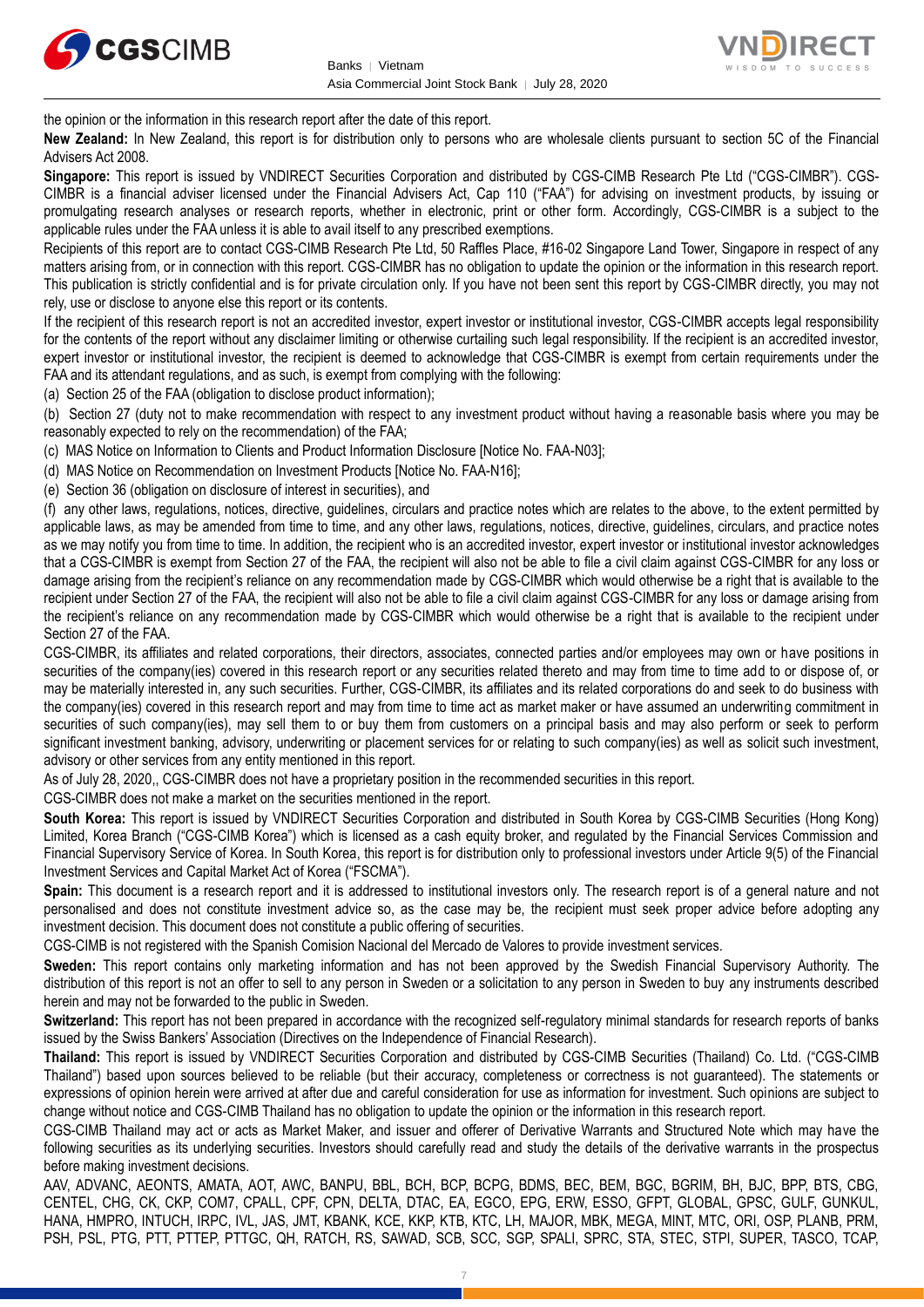



# THAI, THANI, THG, TISCO, TKN, TMB, TOA, TOP, TPIPP, TQM, TRUE, TTW, TU, VGI, WHA, BEAUTY, JMART, LPN, SISB, WORK.

#### **Corporate Governance Report:**

The disclosure of the survey result of the Thai Institute of Directors Association ("IOD") regarding corporate governance is made pursuant to the policy of the Office of the Securities and Exchange Commission. The survey of the IOD is based on the information of a company listed on the Stock Exchange of Thailand and the Market for Alternative Investment disclosed to the public and able to be accessed by a general public investor. The result, therefore, is from the perspective of a third party. It is not an evaluation of operation and is not based on inside information.

The survey result is as of the date appearing in the Corporate Governance Report of Thai Listed Companies. As a result, the survey result may be changed after that date. CGS-CIMB Thailand does not confirm nor certify the accuracy of such survey result.

| <b>Range:</b><br>- - - - -      | 100<br>۵N<br>טע<br>ĴU | 89<br>80<br>$\sim$ | 70<br>70<br>.<br>. . | $\sim$ $\sim$<br>Below<br>$\sim$<br>. ט<br>v | : Result<br>N0<br>Jurvey: |
|---------------------------------|-----------------------|--------------------|----------------------|----------------------------------------------|---------------------------|
| -<br><b>Descrip</b><br>ription. | Lyonllont<br>∟∧∪∪แ∪เเ | 000ئ<br>Verv       | Good                 | N/A                                          |                           |

**United Arab Emirates:** The distributor of this report has not been approved or licensed by the UAE Central Bank or any other relevant licensing authorities or governmental agencies in the United Arab Emirates. This report is strictly private and confidential and has not been reviewed by, deposited or registered with UAE Central Bank or any other licensing authority or governmental agencies in the United Arab Emirates. This report is being issued outside the United Arab Emirates to a limited number of institutional investors and must not be provided to any person other than the original recipient and may not be reproduced or used for any other purpose. Further, the information contained in this report is not intended to lead to the sale of investments under any subscription agreement or the conclusion of any other contract of whatsoever nature within the territory of the United Arab Emirates.

**United Kingdom and European Economic Area (EEA):** In the United Kingdom and European Economic Area, this material is also being distributed by CGS-CIMB Securities (UK) Limited ("CGS-CIMB UK"). CGS-CIMB UK is authorized and regulated by the Financial Conduct Authority and its registered office is at 27 Knightsbridge, London, SW1X7YB. The material distributed by CGS-CIMB UK has been prepared in accordance with CGS-CIMB's policies for managing conflicts of interest arising as a result of publication and distribution of this material. This material is for distribution only to, and is solely directed at, selected persons on the basis that those persons: (a) are eligible counterparties and professional clients of CGS-CIMB UK; (b) have professional experience in matters relating to investments falling within Article 19(5) of the Financial Services and Markets Act 2000 (Financial Promotion) Order 2005 (as amended, the "Order"), (c) fall within Article 49(2)(a) to (d) ("high net worth companies, unincorporated associations etc") of the Order; (d) are outside the United Kingdom subject to relevant regulation in each jurisdiction, material(all such persons together being referred to as "relevant persons"). This material is directed only at relevant persons and must not be acted on or relied on by persons who are not relevant persons. Any investment or investment activity to which this material relates is available only to relevant persons and will be engaged in only with relevant persons.

This material is categorised as non-independent for the purposes of CGS-CIMB UK and therefore does not provide an impartial or objective assessment of the subject matter and does not constitute independent research. Consequently, this material has not been prepared in accordance with legal requirements designed to promote the independence of research and will not be subject to any prohibition on dealing ahead of the dissemination of research. Therefore, this material is considered a marketing communication.

**United States:** This research report is issued by VNDIRECT Securities Corporation and distributed in the United States of America by CGS-CIMB Securities (USA) Inc, a U.S. registered broker-dealer and an affiliate of CGS-CIMB Securities Sdn. Bhd. (formerly known as Jupiter Securities Sdn. Bhd.), CGS-CIMB Research Pte Ltd, PT CGS-CIMB Sekuritas Indonesia, CGS-CIMB Securities (Thailand) Co. Ltd, CGS-CIMB Securities (Hong Kong) Limited and CGS-CIMB Securities (India) Private Limited, and is distributed solely to persons who qualify as "U.S. Institutional Investors" as defined in Rule 15a-6 under the Securities and Exchange Act of 1934. This communication is only for Institutional Investors whose ordinary business activities involve investing in shares, bonds, and associated securities and/or derivative securities and who have professional experience in such investments. Any person who is not a U.S. Institutional Investor or Major Institutional Investor must not rely on this communication. The delivery of this research report to any person in the United States of America is not a recommendation to effect any transactions in the securities discussed herein, or an endorsement of any opinion expressed herein. CGS-CIMB Securities (USA) Inc, is a FINRA/SIPC member and takes responsibility for the content of this report. For further information or to place an order in any of the above-mentioned securities please contact a registered representative of CGS-CIMB Securities (USA) Inc.

CGS-CIMB Securities (USA) Inc. does not make a market on other securities mentioned in the report.

CGS-CIMB Securities (USA) Inc. has not managed or co-managed a public offering of any of the securities mentioned in the past 12 months.

CGS-CIMB Securities (USA) Inc. has not received compensation for investment banking services from any of the company mentioned in the past 12 months.

CGS-CIMB Securities (USA) Inc. neither expects to receive nor intends to seek compensation for investment banking services from any of the company mentioned within the next 3 months.

**United States Third-Party Disclaimer:** If this report is distributed in the United States of America by Raymond James & Associates, Inc ("RJA"), this report is third-party research prepared for and distributed in the United States of America by RJA pursuant to an arrangement between RJA and CGS-CIMB Securities International Pte. Ltd. ("CGS-CIMB"). CGS-CIMB is not an affiliate of RJA. This report is distributed solely to persons who qualify as "U.S. Institutional Investors" or as "Major U.S. Institutional Investors" as defined in Rule 15a-6 under the Securities and Exchange Act of 1934, as amended. This communication is only for U.S. Institutional Investors or Major U.S. Institutional Investor whose ordinary business activities involve investing in shares, bonds, and associated securities and/or derivative securities and who have professional experience in such investments. Any person who is not a U.S. Institutional Investor or Major U.S. Institutional Investor must not rely on this communication. The delivery of this report to any person in the U.S. is not a recommendation to effect any transactions in the securities discussed herein, or an endorsement of any opinion expressed herein. If you are receiving this report in the U.S from RJA, a FINRA/SIPC member, it takes responsibility for the content of this report. For further information or to place an order in any of the above-mentioned securities please contact a registered representative of CGS-CIMB Securities (USA) Inc. or RJA.<https://raymondjames.com/InternationalEquityDisclosures>

**Other jurisdictions:** In any other jurisdictions, except if otherwise restricted by laws or regulations, this report is only for distribution to professional,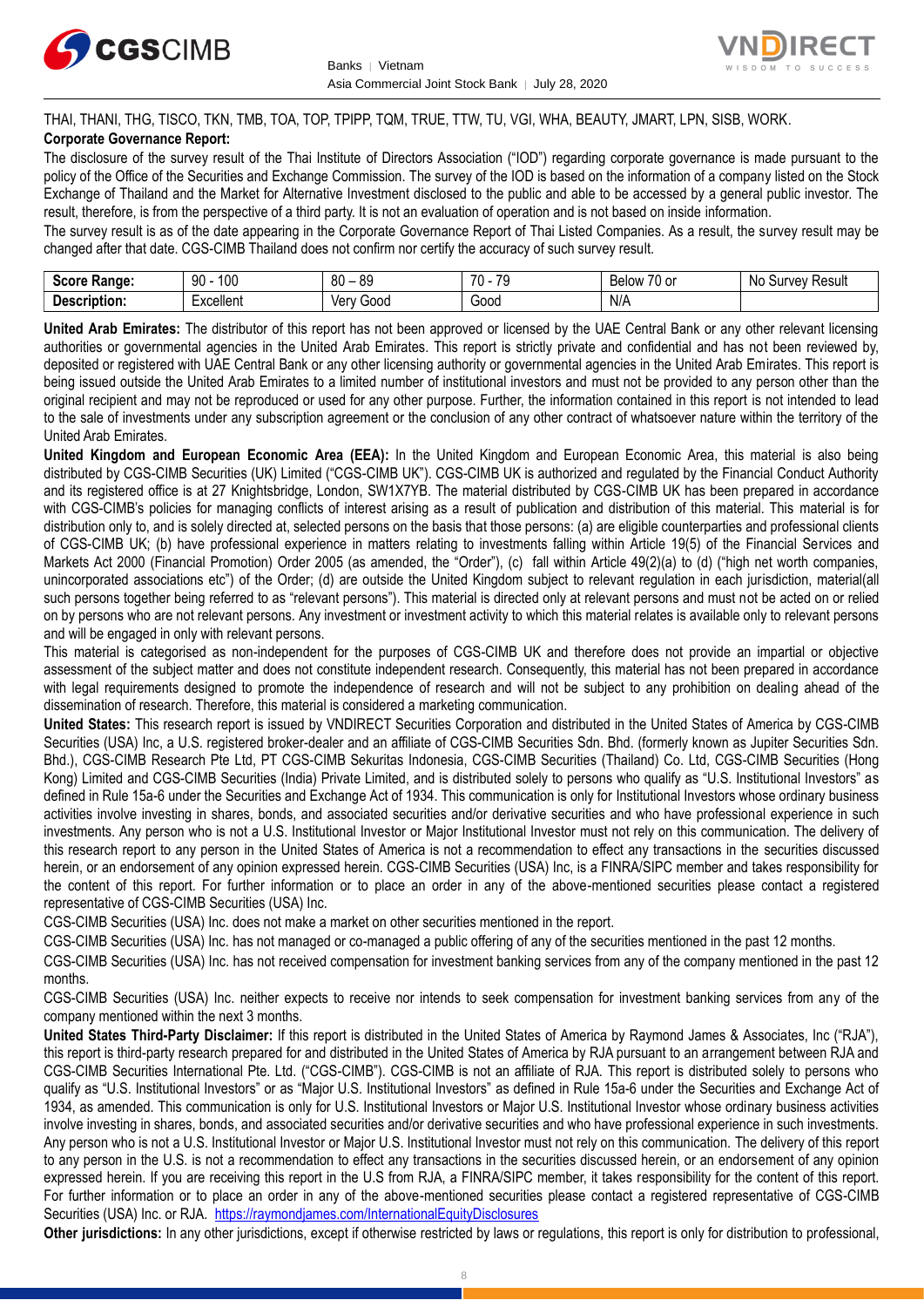

Banks | Vietnam Asia Commercial Joint Stock Bank │ July 28, 2020



#### institutional or sophisticated investors as defined in the laws and regulations of such jurisdictions.

| Distribution of stock ratings and investment banking clients for quarter ended on 30 June 2020 |                         |                                |  |  |  |  |
|------------------------------------------------------------------------------------------------|-------------------------|--------------------------------|--|--|--|--|
| 800 companies under coverage for quarter ended on 30 June 2020                                 |                         |                                |  |  |  |  |
|                                                                                                | Rating Distribution (%) | Investment Banking clients (%) |  |  |  |  |
| Add                                                                                            | 60.1%                   | 0.4%                           |  |  |  |  |
| Hold                                                                                           | 25.9%                   | 0.1%                           |  |  |  |  |
| Reduce                                                                                         | 14.0%                   | ).3%                           |  |  |  |  |

#### **Spitzer Chart for stock being researched ( 2 year data )**





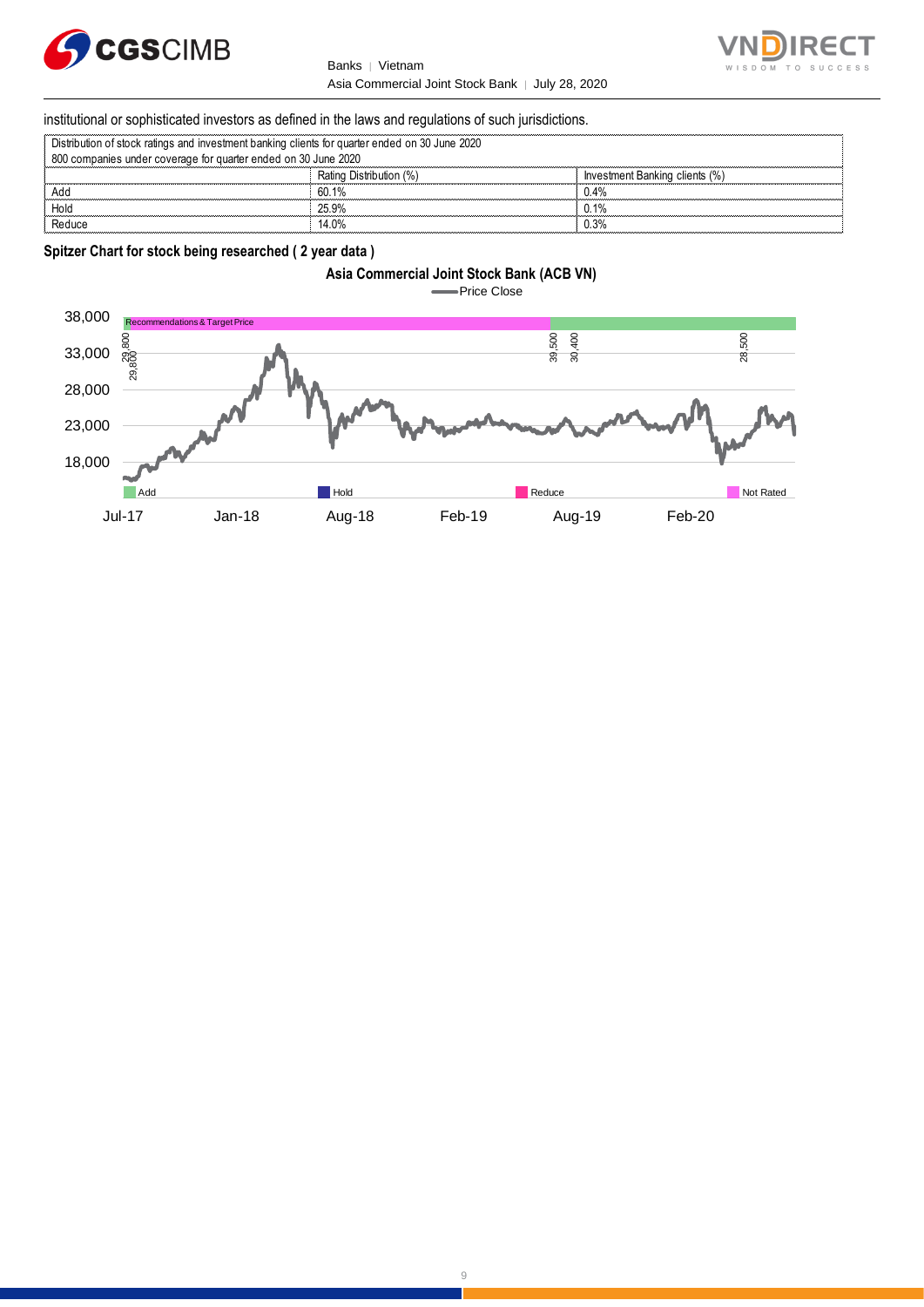



#### **Corporate Governance Report of Thai Listed Companies (CGR). CG Rating by the Thai Institute of Directors Association (Thai IOD) in 2019, Anti-Corruption 2019**

**ADVANC** – Excellent, Certified, **AEONTS** – Good, n/a, **AH** – Very Good, n/a, **AMATA** – Excellent, Declared, **ANAN** – Excellent, Declared, **AOT** – Excellent, n/a, **AP** – Excellent, Certified, **ASP** – Very Good, Certified, **BAM** – not available, n/a, **BANPU** – Excellent, Certified, **BAY** – Excellent, Certified, **BBL** – Very Good, Certified, **BCH** – Good, Certified, **BCP** - Excellent, Certified, **BCPG** – Excellent, Certified, **BDMS** – Very Good, n/a, **BEAUTY** – Good, n/a, **BEC** – Very Good, n/a, **BGRIM** – Very Good, Declared, **BH** - Good, n/a, **BJC** – Very Good, n/a, **BJCHI** – Very Good, Certified, **BLA** – Very Good, Certified, **BPP** – Very Good, Declared, **BR** - Good, n/a, **BTS** - Excellent, Certified, **CBG** – Very Good, n/a, **CCET** – Good, n/a, **CENTEL** – Very Good, Certified, **CHAYO** - Good, n/a, **CHG** – Very Good, Declared, **CK** – Excellent, n/a, **COL** – Excellent, Declared, **CPALL** – Excellent, Certified, **CPF** – Excellent, Certified, **CPN** - Excellent, Certified, **CPNREIT** – not available, n/a, **CRC** – not available, n/a, **DELTA** - Excellent, Declared, **DEMCO** – Excellent, Certified, **DDD** – Very Good, n/a, **DIF** – not available, n/a, **DREIT** – not available, n/a, **DTAC** – Excellent, Certified, **EA** – Excellent, n/a, **ECL** – Very Good, Certified, **EGCO** - Excellent, Certified, **EPG** – Very Good, n/a, **ERW** – Very Good, n/a, **GFPT** - Excellent, Certified, **GGC** – Excellent, Certified, **GLOBAL** – Very Good, n/a, **GLOW** – Very Good, Certified, **GPSC** – Excellent, Certified, **GULF** – Very Good, n/a, **GUNKUL** – Excellent, Certified, **HANA** - Excellent, Certified, **HMPRO** - Excellent, Certified, **HUMAN** – Good, n/a, **ICHI** – Excellent, Declared, **III** – Excellent, n/a, **INTUCH** - Excellent, Certified, **IRPC** – Excellent, Certified, **ITD** – Very Good, n/a, **IVL** - Excellent, Certified, **JASIF** – not available, n/a, **BJC** – Very Good, n/a, **JMT** – Very Good, n/a, **KBANK** - Excellent, Certified, **KCE** - Excellent, Certified, **KKP** – Excellent, Certified, **KSL** – Excellent, Certified, **KTB** - Excellent, Certified, **KTC** – Excellent, Certified, **LH** - Excellent, n/a, **LPN** – Excellent, Certified, **M** – Very Good, Certified, **MACO** – Very Good, n/a, **MAJOR** – Very Good, n/a, **MAKRO** – Excellent, Certified, **MALEE** – Excellent, Certified, **MC** – Excellent, Certified, **MCOT** – Excellent, Certified, **MEGA** – Very Good, n/a, **MINT** - Excellent, Certified, **MK** – Very Good, n/a, **MTC** – Excellent, n/a, **NETBAY** – Very Good, n/a, **OSP** – Very Good, n/a, **PLANB** – Excellent, Certified, **PLAT** – Very Good, Certified, **PR9** – Excellent, n/a, **PSH** – Excellent, Certified, **PSTC** – Very Good, Certified, **PTT** - Excellent, Certified, **PTTEP** - Excellent, Certified, **PTTGC** - Excellent, Certified, **QH** – Excellent, Certified, **RATCH** – Excellent, Certified, **ROBINS** – Excellent, Certified, **RS** – Excellent, n/a, **RSP** – not available, n/a, **S** – Excellent, n/a, **SAPPE** – Very Good, Declared, **SAT** – Excellent, Certified, **SAWAD** – Very Good, n/a, **SC** – Excellent, Certified, **SCB** - Excellent, Certified, **SCC** – Excellent, Certified, **SCN** – Excellent, Certified, **SF** – Good, n/a, **SHR** – not available, n/a, **SIRI** – Very Good, Certified, **SPA** - Good, n/a, **SPALI** - Excellent, n/a, **SPRC** – Excellent, Certified, **STA** – Very Good, Certified, **STEC** – Excellent, n/a, **SVI** – Excellent, Certified, **SYNEX** – Excellent, Certified, **TASCO** – Excellent, Certified, **TCAP** – Excellent, Certified, **THANI** – Excellent, Certified, **TIPCO** – Very Good, Certified, **TISCO** - Excellent, Certified, **TKN** – Very Good, n/a, **TMB** - Excellent, Certified, **TNR** – Very Good, Certified, **TOP** - Excellent, Certified, **TPCH** – Good, n/a, **TPIPP** – Good, n/a, **TRUE** – Excellent, Certified, **TU** – Excellent, Certified, **TVO** – Excellent, Declared, **UNIQ** – not available, n/a, **VGI** – Excellent, Certified, **WHA** – Excellent, Certified, **WHART** – not available, n/a, **WICE** – Excellent, Certified, **WORK** – Good, n/a.

1 CG Score 2019 from Thai Institute of Directors Association (IOD)

2 AGM Level 2018 from Thai Investors Association

3 Companies participating in Thailand's Private Sector Collective Action Coalition Against Corruption programme (Thai CAC) under Thai Institute of Directors (as of November 30, 2018) are categorised into:

companies that have declared their intention to join CAC, and companies certified by CAC.

4 [The Stock Exchange of Thailand : the record of listed companies with corporate sustainable development "Thai sustainability Investment 2018" included:](http://www.set.or.th/sustainable_dev/en/sr/sri/tsi_p1.html)

SET and mai listed companies passed the assessment conducted by the Stock Exchange of Thailand: THSI (SET) and THSI (mai)

SET listed companies passed the assessment conducted by the Dow Jones Sustainability Indices (DJSI)

#### **RECOMMENDATION FRAMEWORK**

| <b>Stock Ratings</b>                                                                                                                                                                                                                                              | Definition:                                                                                                                     |
|-------------------------------------------------------------------------------------------------------------------------------------------------------------------------------------------------------------------------------------------------------------------|---------------------------------------------------------------------------------------------------------------------------------|
| Add                                                                                                                                                                                                                                                               | The stock's total return is expected to reach 15% or higher over the next 12 months.                                            |
| Hold                                                                                                                                                                                                                                                              | The stock's total return is expected to be between negative 10% and positive 15% over the next 12 months.                       |
| Reduce                                                                                                                                                                                                                                                            | The stock's total return is expected to fall below negative 10% over the next 12 months.                                        |
| The total expected return of a stock is defined as the sum of the:(i) percentage difference between the target price and the current price and (ii)<br>the forward net dividend yields of the stock. Stock price targets have an investment horizon of 12 months. |                                                                                                                                 |
| <b>Sector Ratings</b>                                                                                                                                                                                                                                             | Definition:                                                                                                                     |
| Overweight                                                                                                                                                                                                                                                        | An Overweight rating means stocks in the sector have, on a market cap-weighted basis, a positive absolute<br>recommendation.    |
| Neutral                                                                                                                                                                                                                                                           | A Neutral rating means stocks in the sector have, on a market cap-weighted basis, a neutral absolute recommendation.            |
| Underweight                                                                                                                                                                                                                                                       | An Underweight rating means stocks in the sector have, on a market cap-weighted basis, a negative absolute<br>recommendation.   |
| <b>Country Ratings</b>                                                                                                                                                                                                                                            | Definition:                                                                                                                     |
| Overweight                                                                                                                                                                                                                                                        | An Overweight rating means investors should be positioned with an above-market weight in this country relative to<br>benchmark. |
| Neutral                                                                                                                                                                                                                                                           | A Neutral rating means investors should be positioned with a neutral weight in this country relative to benchmark.              |
| Underweight                                                                                                                                                                                                                                                       | An Underweight rating means investors should be positioned with a below-market weight in this country relative to<br>benchmark. |

#### **Hien Tran Khanh – Deputy Head of Research** Email: [hien.trankhanh@vndirect.com.vn](mailto:hien.trankhanh@vndirect.com.vn)